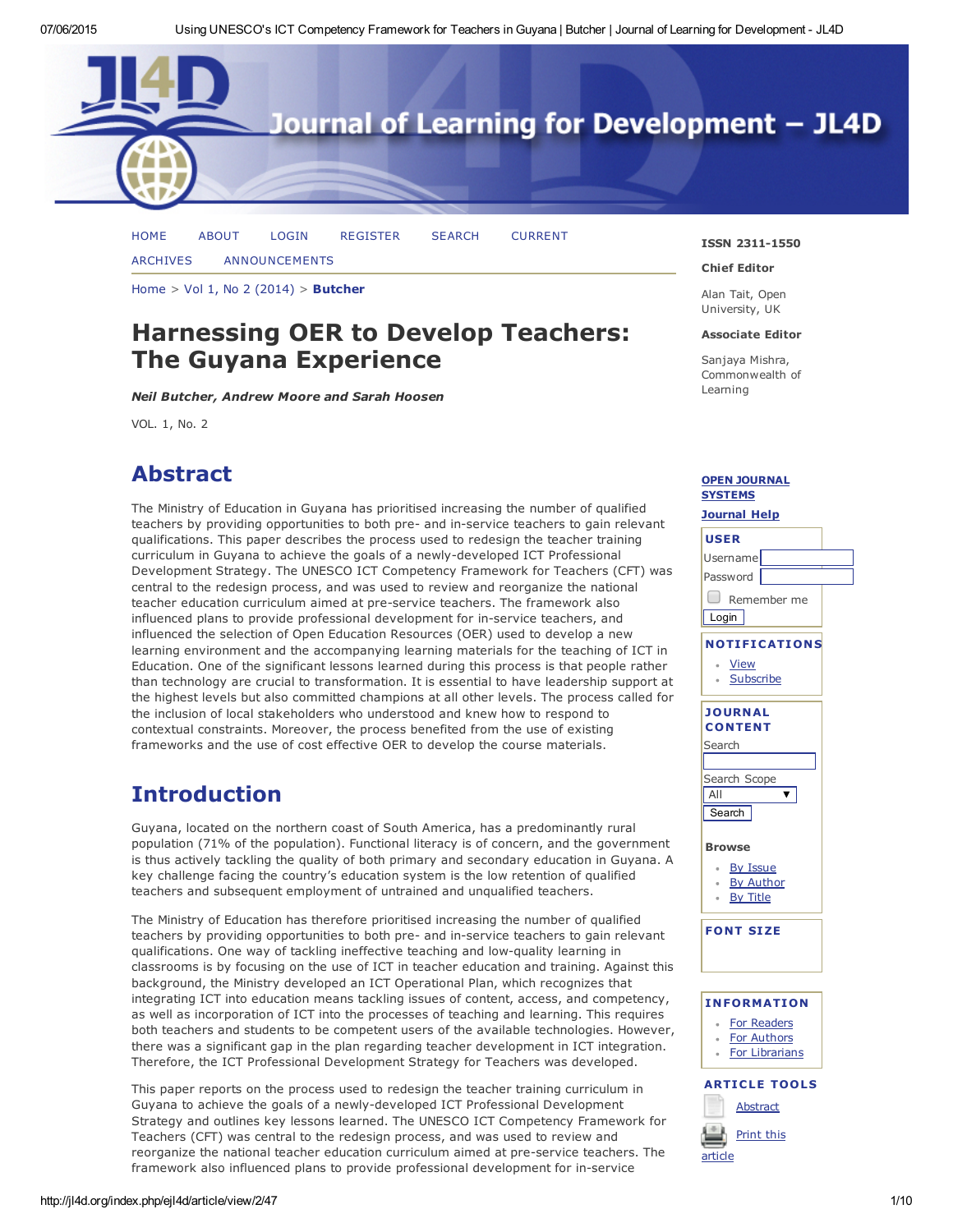#### 07/06/2015 Using UNESCO's ICT Competency Framework for Teachers in Guyana | Butcher | Journal of Learning for Development JL4D

teachers, and influenced the selection of Open Education Resources (OER) used to develop a new learning environment and the accompanying learning materials for the teaching of ICT in Education.

### ICT Professional Development Strategy for Teachers and the UNESCO ICT CFT

The ICT Professional Development Strategy for Teachers is a comprehensive framework and learning pathway for Guyana managers, teacher educators, teachers, student teachers, and administrators to become competent in using ICT to support high-quality teaching and learning. $1$  The various strands of capacity building identified within the strategy have been heavily influenced by the UNESCO ICT CFT. As the UNESCO ICT CFT is pivotal to understanding the strategy, it is important to appreciate its structure.

The ICT CFT provides a framework from which a national ICT in education curriculum can be created. The framework identifies three sets of ICT competencies, each set growing in sophistication. The competencies, when assimilated into teacher practice, enhance a teacher's ability to perform in the following education settings:

- Education policy
- Curriculum and assessment
- Pedagogy
- ICT
- School organization and administration
- Teacher professional development.

Significantly, instead of encouraging learning ICT applications for their own sake, the framework provides a solid educational context to develop ICT skills and competencies.

The framework is structured so that teachers revisit each theme as they progress from one set of competencies to the next and as their proficiencies improve. The first set, Technology Literacy, encourages skills and understanding at a basic level, specifically awareness of how ICT can add value in the education setting. The second set of competencies, Knowledge Deepening, encourages application of ICT skills and knowhow into the education process. The third and final set, Knowledge Creation, calls teachers to become innovators and users of ICT in new and novel ways.

The diagram below illustrates how the ICT Strategy for Teacher Development sees the UNESCO ICT CFT informing various training options offered by the principal teacher training institutions in Guyana: the Cyril Potter College of Education (CPCE) and the Faculty of Education, University of Guyana (UG). The College's advanced diploma incorporates courses that cover competencies at the Technology Literacy level, while courses within the university degree addresses competencies at the Knowledge Deepening levels of the UNESCO framework. The framework is also pivotal to the services offered to in-service teachers as coordinated by National Centre for Educational Resource Development (NCERD). Here, continuing professional development short courses offer training within all three bands, with only teachers who have had a number of years teaching experience and exposure to ICT studying at the Knowledge Creation level.

|                         | Indexing                 |  |  |
|-------------------------|--------------------------|--|--|
| metadata                |                          |  |  |
|                         | How to cite              |  |  |
| item                    |                          |  |  |
|                         | Email this               |  |  |
|                         | article (Login required) |  |  |
|                         | Email the                |  |  |
| author (Login required) |                          |  |  |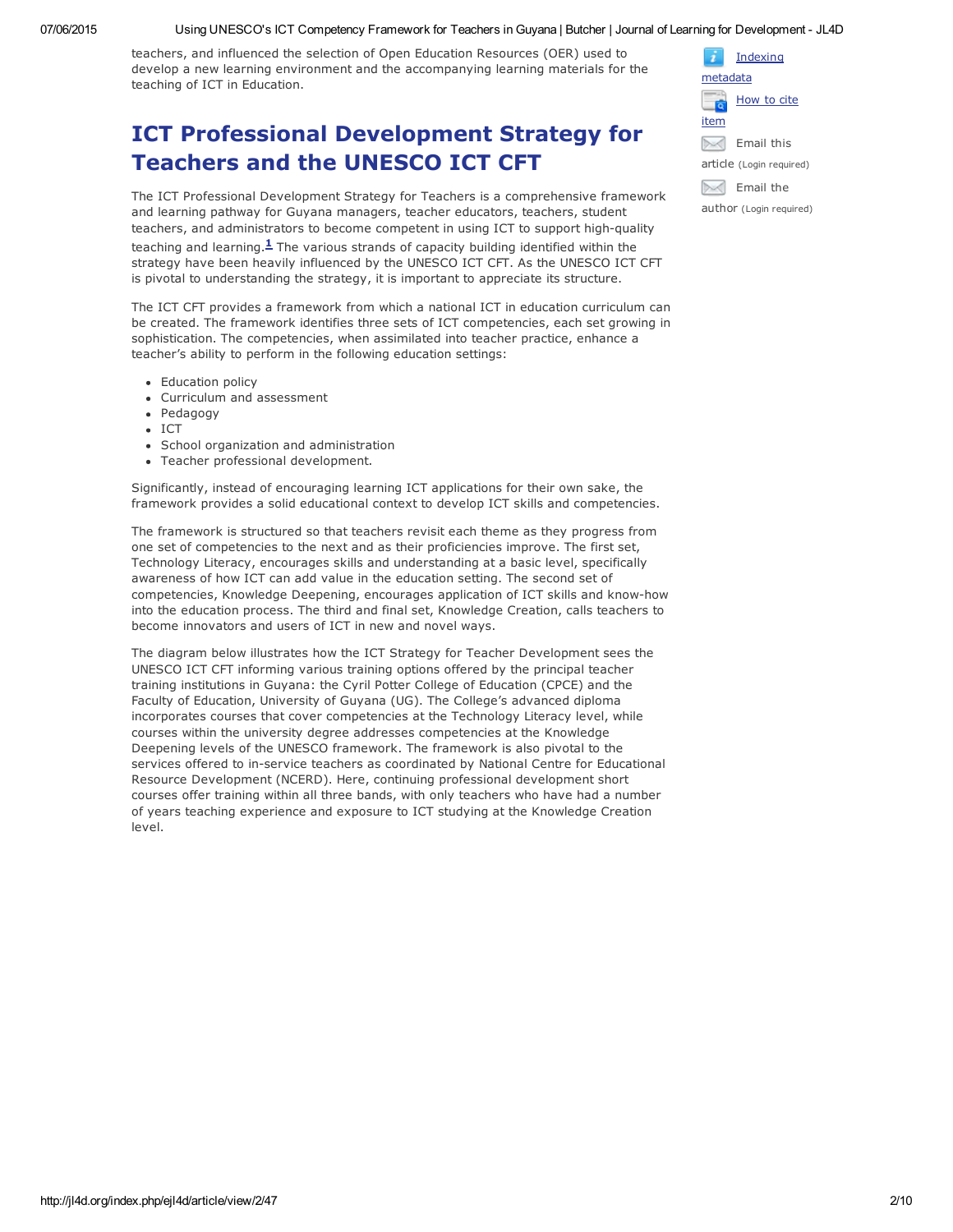

*Fig. 1: ICT Integration Curriculum Roadmap for Guyana*

#### Curriculum Review and Redevelopment

One of the activities required within the strategy was to review existing local ICT in Education curricula. Both the College of Education and the University had curricula, but an evaluation showed that they worked in isolation and had very different approaches to the subject. As a consequence of the requirements of the professional development strategy document, it was instead decided to draw extensively on the UNESCO ICT CFT so that both colleges and universities could build teacher ICT competencies in a coherent and sequential manner, allowing them to master ever more sophisticated ICT skills and knowhow.

A new four-year ICT in the Education curriculum that pre-service teachers study at both the College and later at the University level (Associate and Bachelor of Education Degrees) has been devised and is shaping teacher education. While adapted to suit local needs and contexts, the curriculum document explicitly indicates where it addresses competencies identified within the UNESCO ICT CFT.

|                                                 |                                                                        | <b>Objectives</b>                                                  |                                                                                         |                                                                                                              |                                                                                                               |  |  |
|-------------------------------------------------|------------------------------------------------------------------------|--------------------------------------------------------------------|-----------------------------------------------------------------------------------------|--------------------------------------------------------------------------------------------------------------|---------------------------------------------------------------------------------------------------------------|--|--|
| <b>Topic</b>                                    | <b>Skills</b>                                                          |                                                                    | Knowledge Understanding                                                                 | <b>Attitude</b>                                                                                              | Content                                                                                                       |  |  |
|                                                 |                                                                        |                                                                    | Year 2 Associates Degree - Technology Literacy - Pedagogy - Unit 8                      |                                                                                                              |                                                                                                               |  |  |
| Integrating<br>ICT into<br>didactic<br>teaching | Integrate ICT<br>into didactic<br>teaching<br>methodologies to enhance | Know how<br>to use<br>technology<br>teacher<br>centered<br>lessons | Understand<br>differences<br>between<br>didactic and<br>constructivist<br>methodologies | Wants to<br>exploit<br>technology to didactic<br>to make<br>teaching<br>materials<br>more<br>appealing<br>to | <b>Brief</b><br>introduction<br>methodology<br>and then<br>some<br>consideration<br>on how ICT<br>can enhance |  |  |

students

this

 $|C_1|$  $\mathsf{R}$ 

Table 1. An excerpt from the Guyana ICT in Education curriculum document

*methodologies*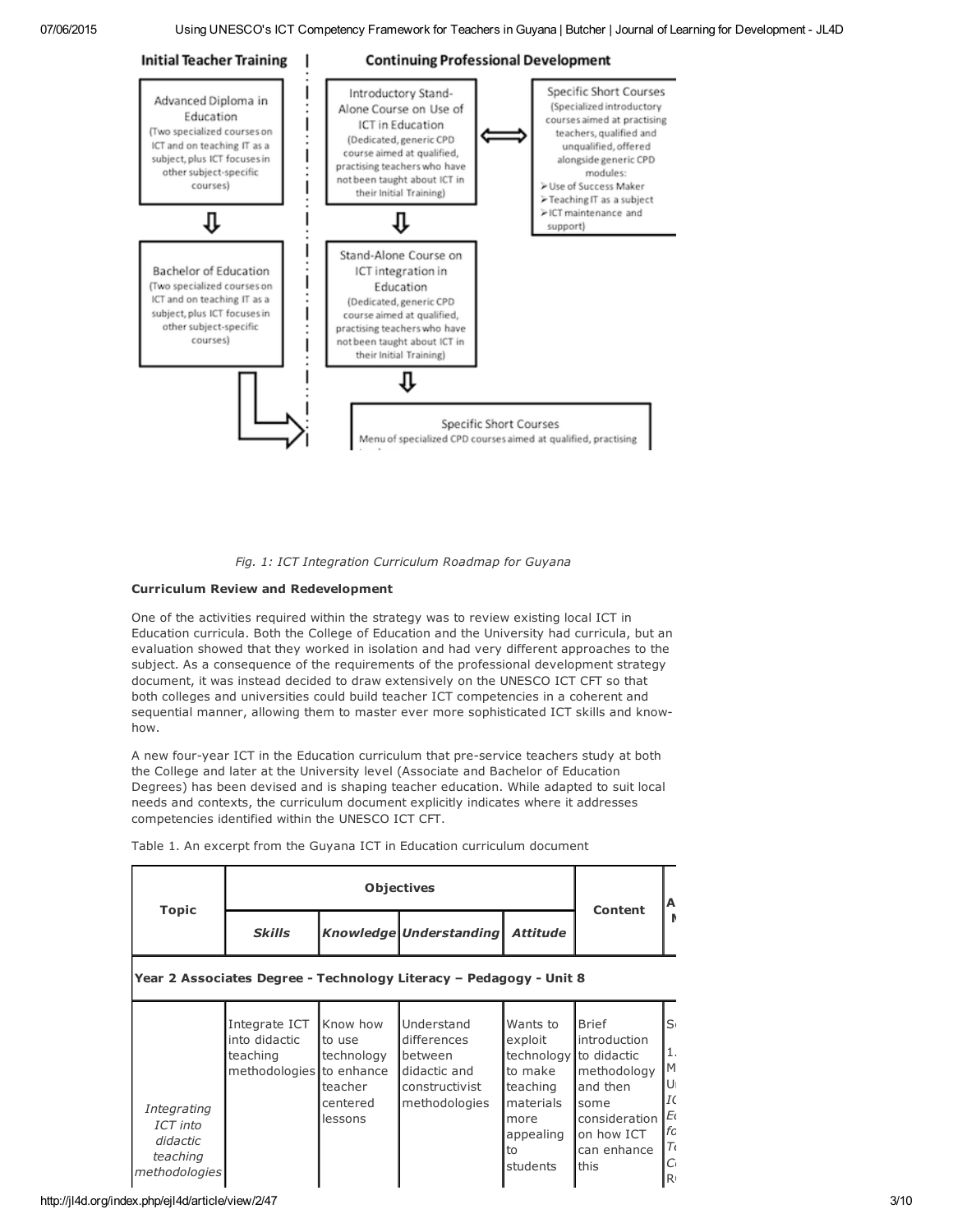methodology. Examples of ICT use to suit various objectives.

# Materials Development Process: Harnessing OER

Another innovation of the strategy's implementation was the development of ICT in Education Teachers course and materials. The process of compiling the course of 60 hours for Technology Literacy and 90 hours for Knowledge Deepening competencies encouraged a new approach, which involved intensive use of OER. This is discussed below.

#### Selecting OER

Guided by the curriculum, a four-person, part-time development team conducted an Internet search for potential resources, but particularly OER. Generally, openly licensed teacher education resources are readily available, but the development team found that at that time few were created specifically with the UNESCO ICT CFT in mind.

In addition to identifying OER, the developers also determined the quality and suitability of each resource, as well as the amount of repurposing required to adapt it for the Guyana context. As far as possible, resources that required little repurposing were selected.

An additional complication was that some open licences limited how and to what extent a resource could be used. For example, some resources had a licence prohibiting any repurposing, on occasion making it unusable. In the few instances where a copyrighted work was deemed indispensable, copyright permission was secured to reproduce the work, and all copyright conditions were honoured.

#### Responding to Local Context and Needs

A rich set of open and/or free resources was identified. Facilitation guides were then developed to outline suggested use of the OER in order to achieve each of the ICT competencies as expressed in the curriculum. Initially, these guides were designed for distribution as paper-based materials because initial research had suggested connectivity and access to ICT could not be guaranteed in rural areas.

The course was piloted with stakeholders in Guyana to test the assumptions of the development team. Initial feedback from CPCE staff, as well as comments and suggestions from UG staff, were collected and collated to inform revisions to the course materials. For example, during the first round, the reviewers immediately called for a version of the course that could be accessed from a CD-ROM, with all the OER stored on the disk, eliminating the need for connectivity. Consequently, both paper and electronic versions were developed. The CD version was aimed directly at the students rather than at the lecturing staff, and, hence, became teaching materials rather than guides.

In the second review, a suggested assessment strategy incorporating the development of a portfolio of digital artefacts and a mock examination was requested and added.

#### Development Model

The ease with which changes and modifications could be made was facilitated in part by using a quick and cheap development cycle that took advantage of the available electronic materials, user friendly digital tools, and OER. The nature of any ICT in Education courses means that digital tools and content are constantly evolving and changing. Consequently, they also demand repeated evaluation and updating. The course development model in this project came to approximate what some open source software designers use for the development of software: "Release Early, Release Often" (RERO)<sup>2</sup>. The rationale for this is that, only once the product is deployed and developers receive user feedback, can it truly be customized to suit user needs. In this model, more reviewer or user feedback makes it easier to eliminate problems. Regular cycles of testing and revision align the product quickly and cost-effectively with user needs.

There are additional advantages to this approach. Besides responding rapidly to user feedback and creating a course aligned with student expectations, this model also enables designers to quickly improve the course as new OER or open courseware become available. The digital nature of materials allows for quick and costeffective changes to content. Course components can be replaced easily without affecting those components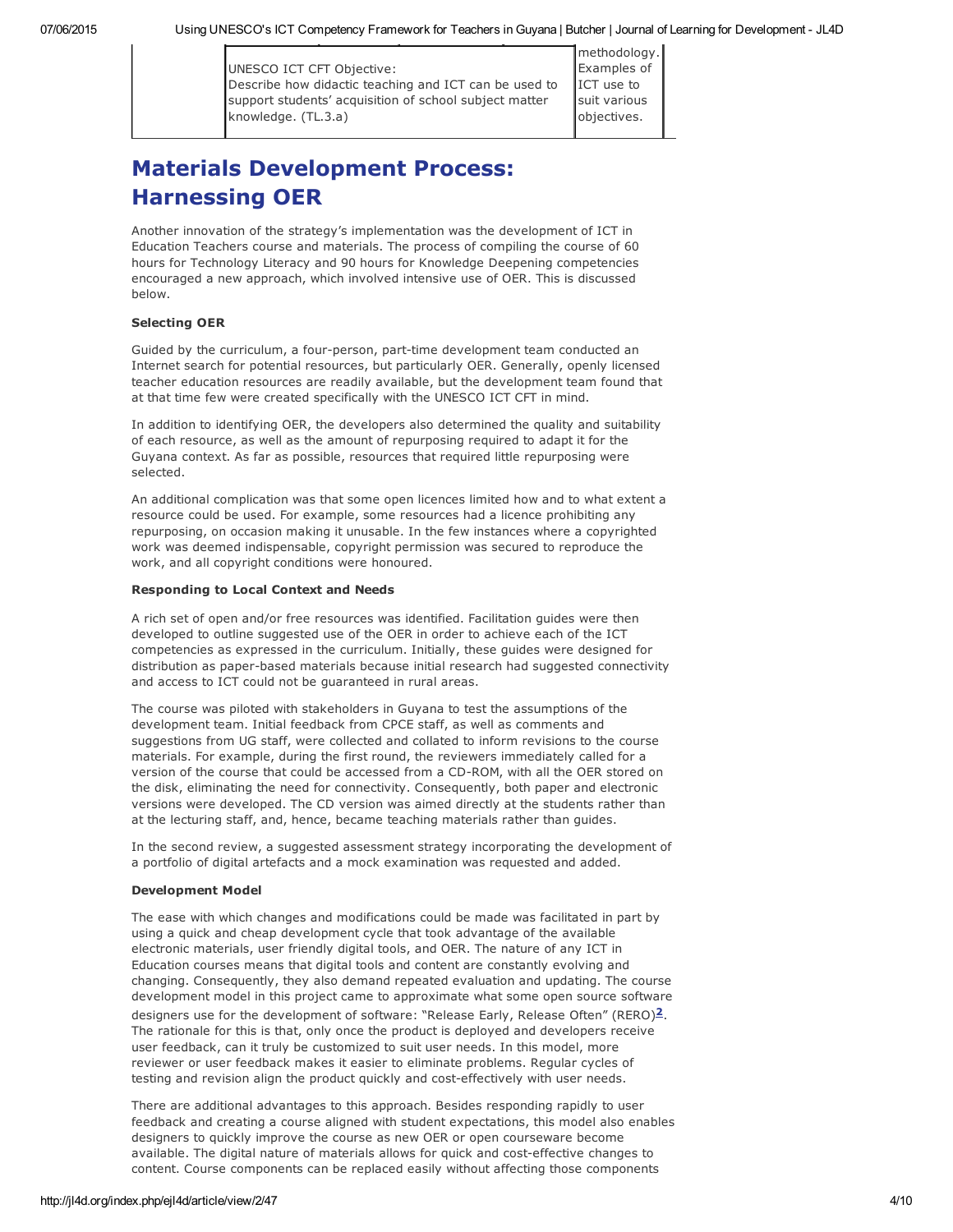that are still required. Additionally, as new tools such as social networking, productivity or utility tools, become available, these can be accommodated in the existing design with minimal disruption.

As a consequence of this development model, it was easy to customize the pre-service ICT in Education modules and repurpose them for in-service teachers. The in-service version of the course is available for NCERD's continuing professional development programme. It was also easy to develop the materials for distribution in different modes: paper and digital.

# Deployment

The Associate and Bachelor of Education Degrees, offered by CPCE and UG, have two complete professional development modules (influenced by the ICT CFT), one focused on 'Technology Literacy' and another on 'Knowledge Deepening'. Through several workshops, selected staff in those institutions were trained to support deployment of the course.

These modules were successfully integrated into preservice teacher education programmes at CPCE and UG, as part of the wider Guyana Improving Teacher Education Project (GITEP).

- 1. At CPCE, the modules were deployed in 2011 and 2012, to groups of around 200 students in each year. The first module was delivered to approximately 350 students in 2013. In addition, CPCE is offering a Foundational ICT Literacy module for students with no prior exposure to ICT, teaching them the basics of using ICT.
- 2. At UG, the modules were implemented through Science and Technology subjects, and were delivered to approximately 125 students during 2012. Encouragingly, approximately 25 students completed ICT Integration projects, demonstrating leadership as potential ICT champions within their schools.
- 3. At NCERD, the module on Technology Literacy was delivered to in-service teachers during holiday workshops.

### Lessons Learned

Many lessons were learned during implementation of the Guyana ICT Professional Development Strategy for Teachers and the materials development process. The most noteworthy are highlighted below.

#### The Importance of People

Despite a national context where technology and connectivity were not ubiquitous, the Guyana Ministry of Education was farsighted in its realization that, at the core of this transformation, was not the technology itself but rather the people who would be expected to use it. These people can be found at all levels within the education sector: the Ministry of Education, agencies, teacher training institutions, and the schools themselves. Consequently, the strategy was developed around advocacy and the need to build human capacity rather than an exclusive focus on technology.

#### Importance of Leadership Support

High-level support of the initiatives is key for success, and there would also be merit in establishing a committee to bring key stakeholders and their interests together for successful implementation.

#### Understanding the Context

Despite current advances in e-learning that see ICT being used in increasingly sophisticated ways, the most appropriate use of ICT should be assessed within the context in which it will be used and, in particular, considering infrastructural issues and human capacity. An ICT infrastructure is necessary if a professional development initiative like this one is to succeed. However, in this particular instance, paper-based materials were regarded as possibly more useful than an electronic version because both access to ICT and familiarity with the tools are still limited for many students and teachers.

#### Importance of an Inclusive Design Process

Consulting as many stakeholders as possible was valuable, particularly in the design process. For example, the process of consultation around evaluation of the materials and course design with representatives from CPCE and UG was particularly beneficial. The use of OER was promoted through discussions about interpretations of 'open' in lesson design,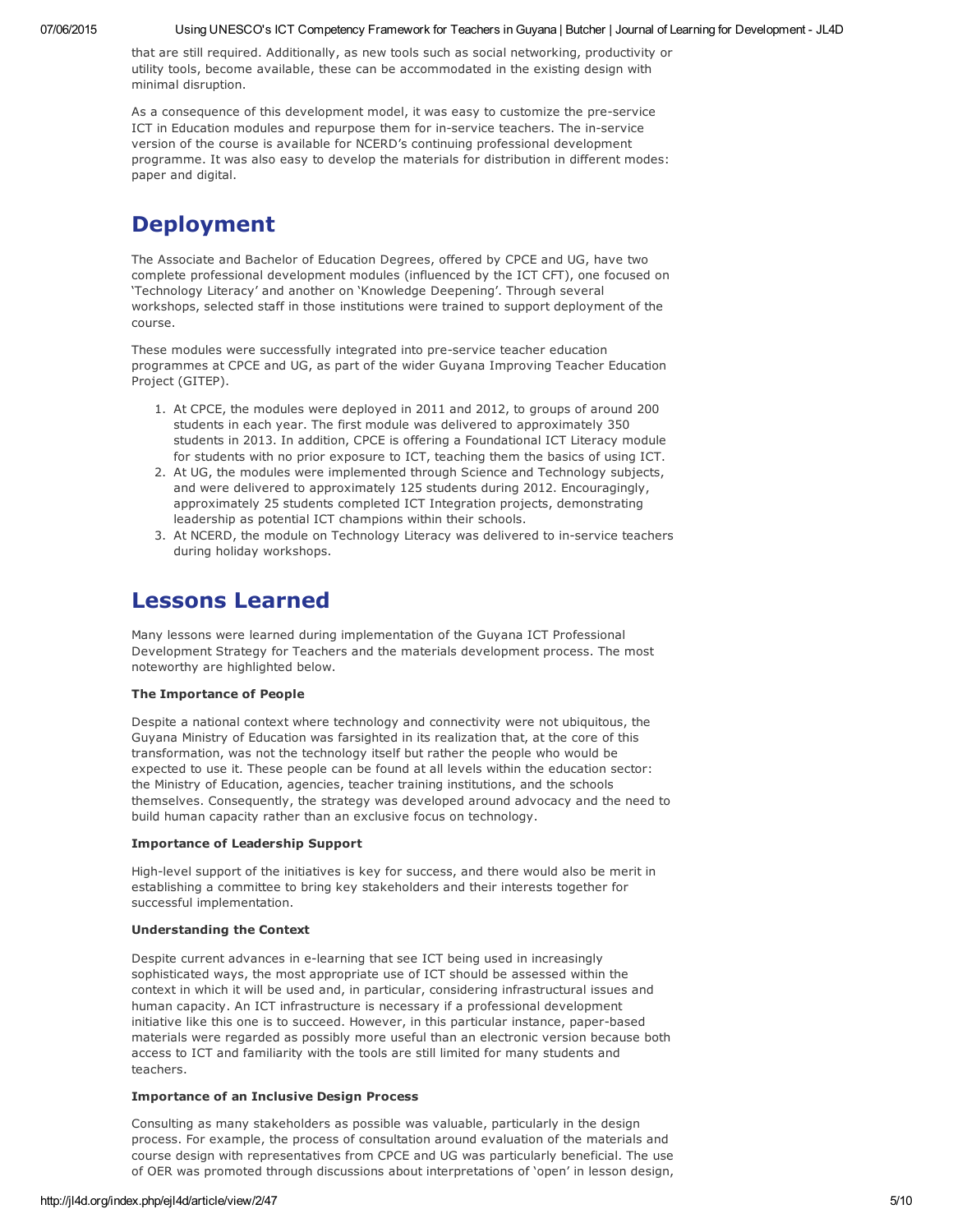#### 07/06/2015 Using UNESCO's ICT Competency Framework for Teachers in Guyana | Butcher | Journal of Learning for Development - JL4D

and stakeholders were encouraged to present derivatives of the lessons presented on the CD in order to facilitate deeper understandings of OER and the ICT competency being developed within the lesson. Such approaches empowered stakeholders to understand how OER works and to undertake similar steps in their own course design.

#### Using Existing Frameworks

The UNESCO ICT CFT provides an excellent point of reference for the creation or refinement of course development strategies. However, it cannot be assumed that teacher education providers have the necessary skills to develop, adapt, and implement courses aligned with it. Thus, some seed funding is likely needed to initiate activities to support technical assistance and capacity building to integrate the strategy into existing processes. Additionally, communication, advocacy, and a defined monitoring and evaluation strategy are important to support the process.

#### Cost Benefits of Using OER

OER can offer a cost-effective route to acquiring quality teaching and learning materials, especially in environments where resources are in short supply. It is not, however, a simple shortcut to the normal materials development process. Time, skill, and creativity are required to rework the materials to satisfy a specific set of objectives identified by a curriculum committee or body. Nevertheless, a significant lesson learned during the Guyana implementation is the cost benefit of adopting an open model. Table 2 provides a breakdown of the costs of developing the Technology Literacy module.

| <b>Development Team</b>                                                          | Time<br>(days) | <b>Costs</b><br>(US\$) |
|----------------------------------------------------------------------------------|----------------|------------------------|
| Educational consultant/Instructional designer/Graphic<br>and Web designer/Editor | 32             | 16,624                 |
| Instructional designer 2                                                         | 17             | 6,684                  |
| Instructional designer 3                                                         | 19             | 7,290                  |
| Graphic and Web designer                                                         | 7              | 1,453                  |
| <b>TOTAL</b>                                                                     | 76             | 32,051                 |

Table 2. Time and costs of developing the Technology Literacy Module

The Technology Literacy module lasts approximately 70 hours, whilst the Knowledge Deepening module lasts approximately ninety hours. It took 76 days (or 608 hours) to produce 160 hours of learning (of which 80 are effectively text- or print-based and eighty are computer-based instruction).

Table 3 shows the time estimates provided by Swift (1996; cited in Butcher & Roberts, 2004) for the design of courses at first-year university level.

Table 3. Time taken to design one notional hour of student learning time $3$ 

| Media                                | <b>Hours</b> |  |
|--------------------------------------|--------------|--|
| Print                                | $20 - 100$   |  |
| Audio                                | $20 - 100$   |  |
| Video                                | $50 - 200$   |  |
| Computer-based instruction   200-300 |              |  |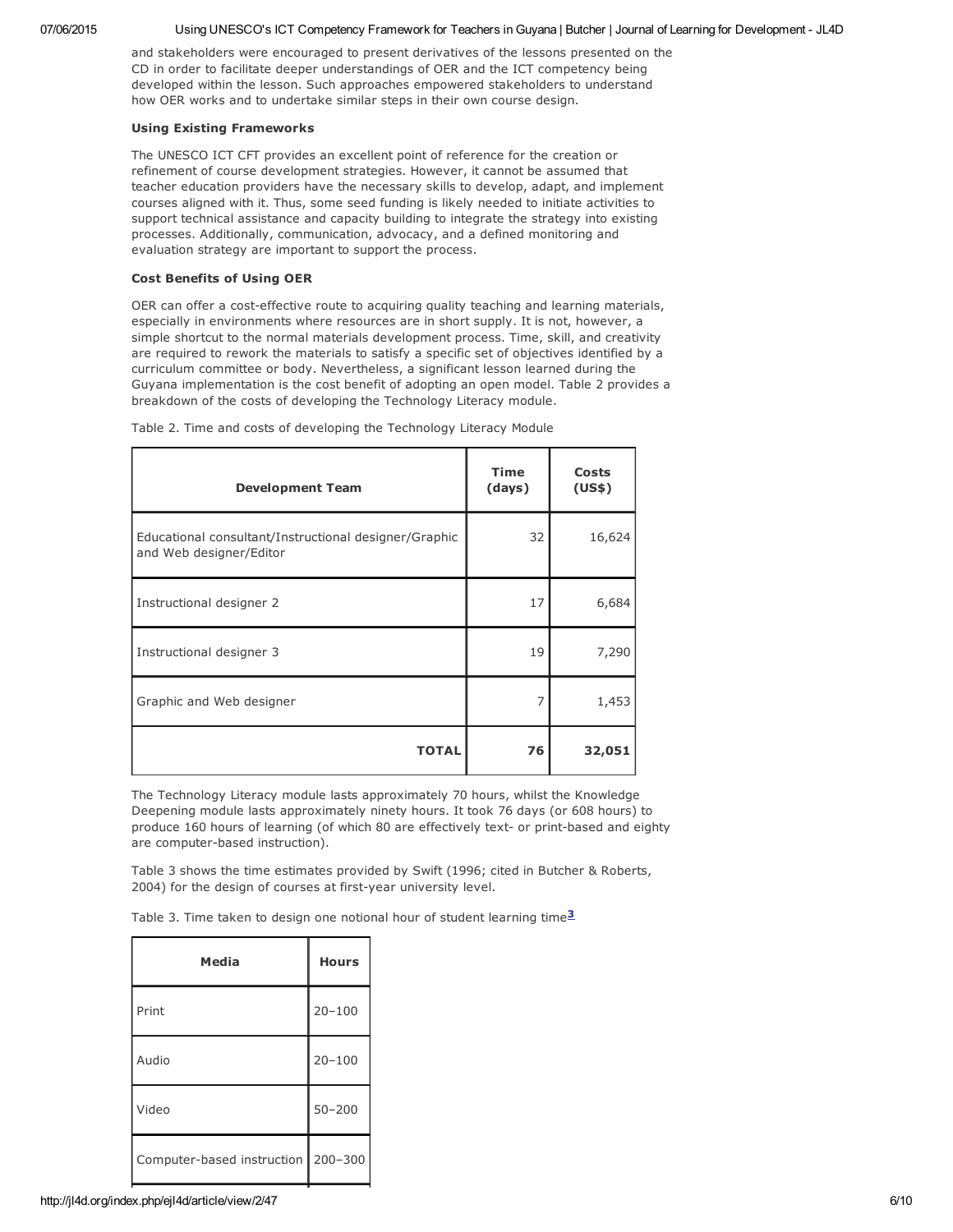| <b>Experiments</b> | $ 200 - 300$ |
|--------------------|--------------|
|                    |              |

Table 4 shows the average design times  $-$  provided by Bryan Chapman of Brandon-Hall — to create one hour of training.

Table 4. Average design times for one hour of training $4$ 

| <b>Material Type</b>                                                                                                                          | Average<br><b>Hours</b> |
|-----------------------------------------------------------------------------------------------------------------------------------------------|-------------------------|
| <b>Instructor-led training (ILT)</b> , including design, lesson plans,<br>handouts, PowerPoint slides, etc.                                   | 34                      |
| <b>PowerPoint to eLearning conversion</b>                                                                                                     | 33                      |
| <b>Standard eLearning, which includes presentation, audio, some</b><br>video, test questions, and twenty per cent interactivity               | 22                      |
| <b>Third-party courseware.</b> Time it takes for online learning<br>publishers to design, create, test, and package third-party<br>courseware | 345                     |
| <b>Simulations</b> from scratch; creating highly interactive content                                                                          | 750                     |

Table 5 compares Swift's (1996; cited in Butcher & Roberts, 2004) estimates of time to design one notional student hour of learning with the actual time taken to develop the Guyana materials.

Table 5. Comparing Guyana design with Swift's notional estimates

| Media                         | Swift's notional estimate<br>of time required to<br>produce material<br>equivalent to one notional<br>learning hour | Actual hours taken to<br>develop one notional<br>learning hour of material |  |
|-------------------------------|---------------------------------------------------------------------------------------------------------------------|----------------------------------------------------------------------------|--|
| Print                         | $20 - 100$ hours                                                                                                    | 3.8 hours                                                                  |  |
| Computer-based<br>instruction | 200-300 hours                                                                                                       | 3.8 hours                                                                  |  |

However, as these are estimates for distance education course development and the Guyana courses are a blended learning design, it is possibly more useful to compare the costs with the notional estimates from Bryan Chapman (in Clark, 2010). As shown in Table 6, the result is no less significant.

Table 6. Comparing Guyana design with Chapman's notional estimates

| Media | Chapman's<br>notional<br>estimate of time<br>required to<br>produce<br>material<br>equivalent to<br>one notional<br>learning hour | <b>Actual hours</b><br>taken to develop<br>one notional<br>learning hour of<br>material |  |
|-------|-----------------------------------------------------------------------------------------------------------------------------------|-----------------------------------------------------------------------------------------|--|
|       |                                                                                                                                   |                                                                                         |  |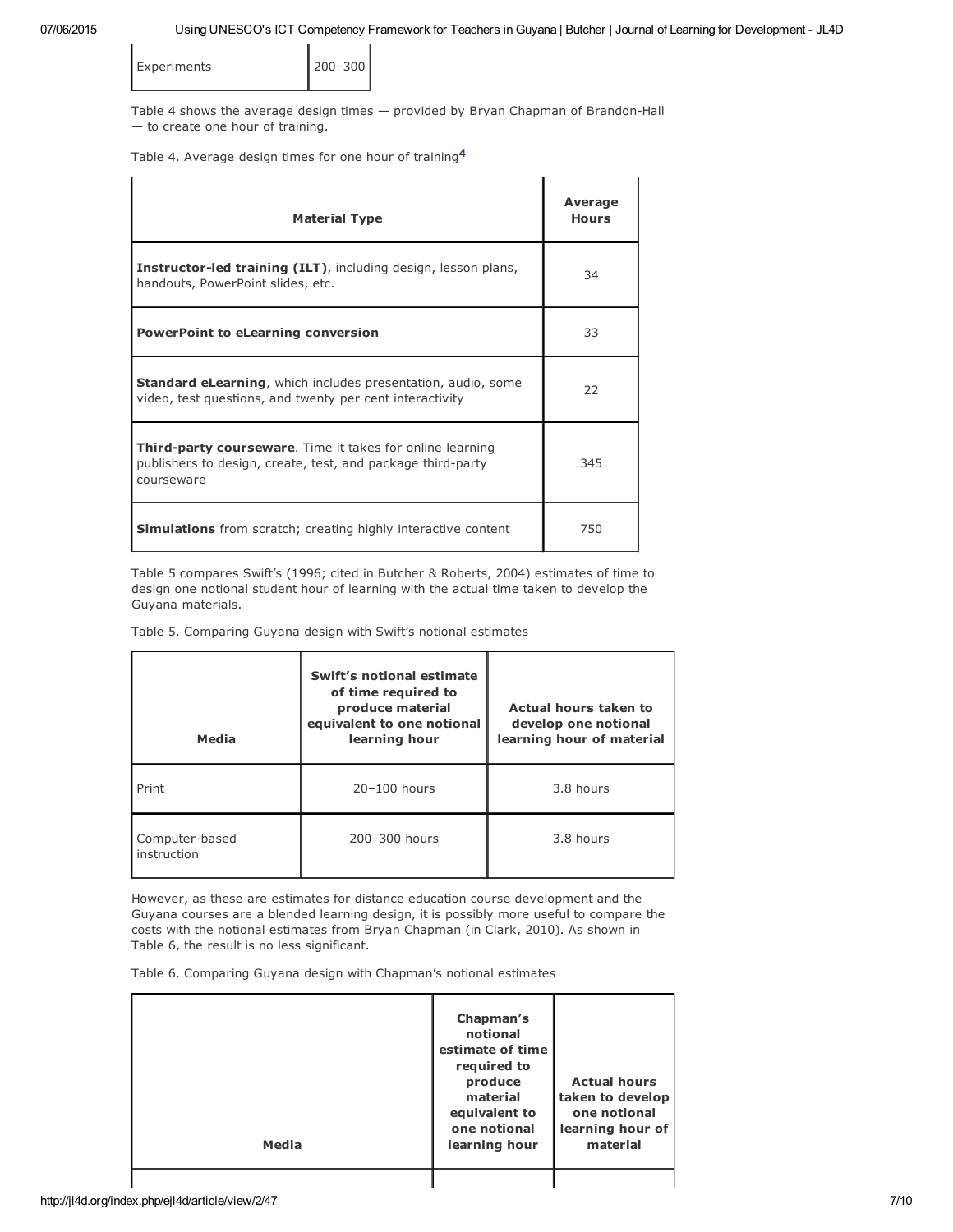| Instructor-led training (ILT), including<br>design, lesson plans, handouts, PowerPoint<br>slides, etc.             | 34 hours | 3.8 hours |
|--------------------------------------------------------------------------------------------------------------------|----------|-----------|
| <b>Standard eLearning, including presentations,</b><br>audio, some video, test questions, and 20%<br>interactivity | 22 hours | 3.8 hours |

These figures do not reflect another even greater cost saving, as the time reflected also includes the development of content based on international examples (i.e., not Guyana specific and containing more generic content). Thus, the outcomes of the project generated eight versions of content:

- Guyana Pre-service Information Literacy module (print version and CD version)
- Guyana In-service Information Literacy module (print version and CD version)
- Guyana Pre-service Knowledge Deepening module (print version and CD version)
- Guyana In-service Knowledge Deepening module (print version and CD version)
- International Pre-service Information Literacy module (print version and CD version)
- International In-service Information Literacy module (print version and CD version)
- International Pre-service Knowledge Deepening module (print version and CD version)
- International In-service Knowledge Deepening module (print version and CD version)

As all of this content is being shared under an open licence, the potential for achieving economies of scale grows further as and where it is used by other institutions. Already, the material is being adapted for use in countries as diverse as Dominica, Indonesia, Kenya, and Oman, where it is being redeployed with marginal redevelopment time required to contextualize the materials effectively.

However, it is important to note that, in this case, a key contributor to cost reduction was that the leader of the team was multi-skilled and thus able to serve several functions. The education consultant in this instance served multiple roles: as an instructional designer, graphic and Web designer, workshop facilitator, and general editor. Traditionally, such functions have tended to be spread across multiple people, raising costs. This kind of multitasking has been facilitated by the growing access to content development tools provided by ICT, but also suggests that effective economic use of OER for course design and development requires highly skilled designers.

### **Transferability**

All the tools used to develop the professional development strategy, devise the UNESCO ICT CFT influenced ICT in Education curriculum, and build the ICT in Education course and its materials have been released as an open licence ICT in Education Teacher's Professional Development Toolkit.<sup>5</sup> The Guyana ICT in Education Teacher's Course in all its different manifestations and versions can be accessed online and repurposed for other contexts.<sup>6</sup>

The ICT in Education course has already shown evidence of being co-opted and adapted for new purposes. In 2014, the Guyana materials were accessed separately by Kenyan and Omani educators tasked with developing ICT in Education courses for in-service teachers. They, too, are using the UNESCO ICT CFT as their guiding framework and are looking to adapt OER for this purpose. Both teams are customizing the Guyana materials and reworking them so that they have many more interactive elements and can be distributed online using a Learner Management System. The open licensing of the Guyana materials provides scope for repurposing. The latest manifestation of the ICT in Education course will also be offered back to the open education community with its additional enhancements.

# Conclusion

The Guyana ICT Professional Development Strategy for Teachers initiative has had many positive benefits. The creation of an ICT-friendly component for the teacher education curriculum in Guyana was achieved at a relatively low cost by using an existing curriculum framework (the UNESCO ICT CFT) and repurposing OER. Feedback from stakeholders indicated that the project went some way towards achieving the ICT vision articulated by the government by encouraging the next generation of teachers to improve ICT competencies by using ICT for educational purposes. It also encouraged teachers to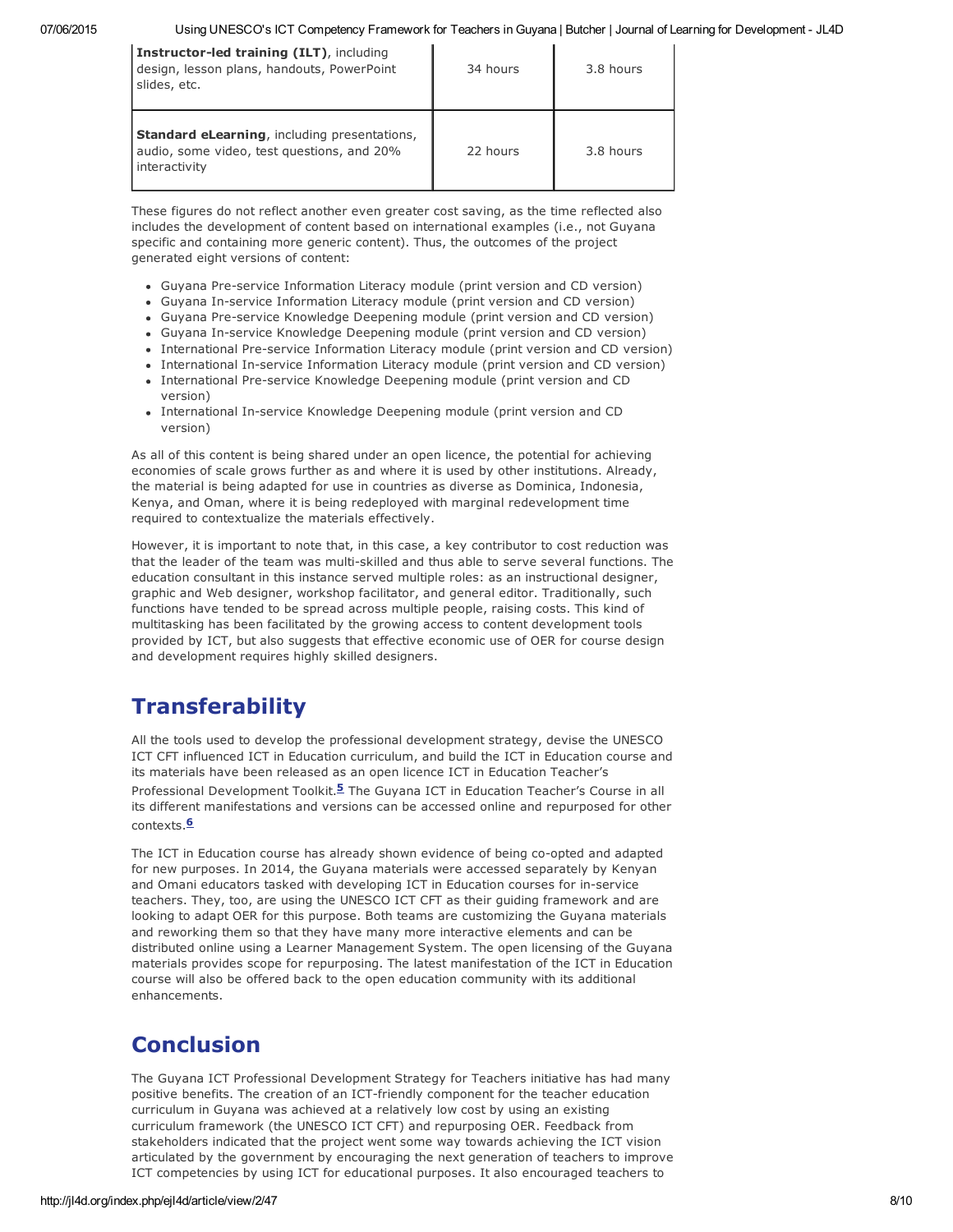#### 07/06/2015 Using UNESCO's ICT Competency Framework for Teachers in Guyana | Butcher | Journal of Learning for Development - JL4D

adopt new teaching strategies, and has opened opportunities to consider the important role of adapting OER to promote a learner-centric approach in the future.

The initiatives designed to build educators' capacity illustrate that digital resources, such as the UNESCO ICT CFT and OER, as well as many of the ICT tools available, add value rather than simply adding to existing responsibilities. After an initial investment of time and resources, ICT will lead to improved productivity, enhanced teaching and learning, and more effective administration and communication channels. The Guyana ICT Professional Development Strategy for Teachers illustrates a potential pathway to achieving a transformation.

#### Footnotes

- 1. The Guyana ICT Strategy for Teacher Development can be accessed in full online at http://www.ccti.colfinder.org/toolkit/ict-toolkit/pages/06.html
- 2. See Wikipedia: [http://en.wikipedia.org/wiki/Release\\_early,\\_release\\_often](http://en.wikipedia.org/wiki/Release_early,_release_often)
- 3. Butcher, N., & Roberts, N. (2004). Costs, effectiveness, efficiency: A guide for sound investment. In H. Perraton & H. Lentell (Eds.), *Policy for open and distance learning* (pp. 224–245). London: Routledge.
- 4. Clark, Donald. (2010). *Estimating costs and time in instructional design.* Retrieved from <http://www.nwlink.com/~donclark/hrd/costs.html>
- 5. See The ICT in Education Teachers' Professional Development Toolkit at http://ccti.colfinder.org/toolkit/ict-toolkit/
- 6. See the pre-service Guyana ICT in Education Teacher's Course at [http://colccti.colfinder.org/sites/default/files/PreService\\_International/index.html](http://colccti.colfinder.org/sites/default/files/PreService_International/index.html)

### References

- 1. Butcher, N. & Roberts, N. (2004). Costs, effectiveness, efficiency: A guide for sound investment. In H Perraton & H. Lentell (Eds.), *Policy for open and distance learning* (pp. 224-245). London: Routledge.
- 2. Central Intelligence Agency (2014). Guyana. Retrieved from https://www.cia.gov/library/publications/the-world-factbook/geos/gy.html
- 3. Clark, Donald. (2010). Estimating Costs and Time in Instructional Design. Retrieved from <http://www.nwlink.com/~donclark/hrd/costs.html>
- 4. Wikipedia. (2014). Release Early, Release Often. Retrieved from http://en.wikipedia.org/wiki/Release\_early, release\_often

*Neil Butcher is based in South Africa, from where he provides policy, technical advice and support to national and international clients in educational planning, use of educational technology and distance education, both as a fulltime employee at the South African Institute for Distance Education (SAIDE) from 1993 to 2001 and as Director of Neil Butcher & Associates. He has assisted educational institutions with transformation efforts that focus on effectively harnessing the potential of distance education methods, educational technology, and OER. Email: [neilshel@nba.co.za](mailto:neilshel@nba.co.za)*

*Andrew Moore works at Neil Butcher and Associates as an author, materials developer, instructional designer, web interface designer and educational technology trainer. He manages projects designed to provide capacity to staff at African higher education institutions* in *designing*, *developing* and *deploying e-learning solutions*, as well as *projects providing capacity to courseware developers across the continent in identifying, adapting, and sharing Open Education Resources (OER). Andrew has an MEd from the University of Pretoria (2002). Email: [andryn@iafrica.com](mailto:andryn@iafrica.com)*

*Sarah Hoosen is a researcher and project manager at Neil Butcher and Associates in Johannesburg, where she works on projects in the higher education area, including institutional strategy development and the evaluation of education and technology. Sarah has has published widely on distance education and OER and has a Master's in Counselling Psychology. Email: [sarahhoosen@nba.co.za](mailto:sarahhoosen@nba.co.za)*

### Refbacks

There are currently no refbacks.